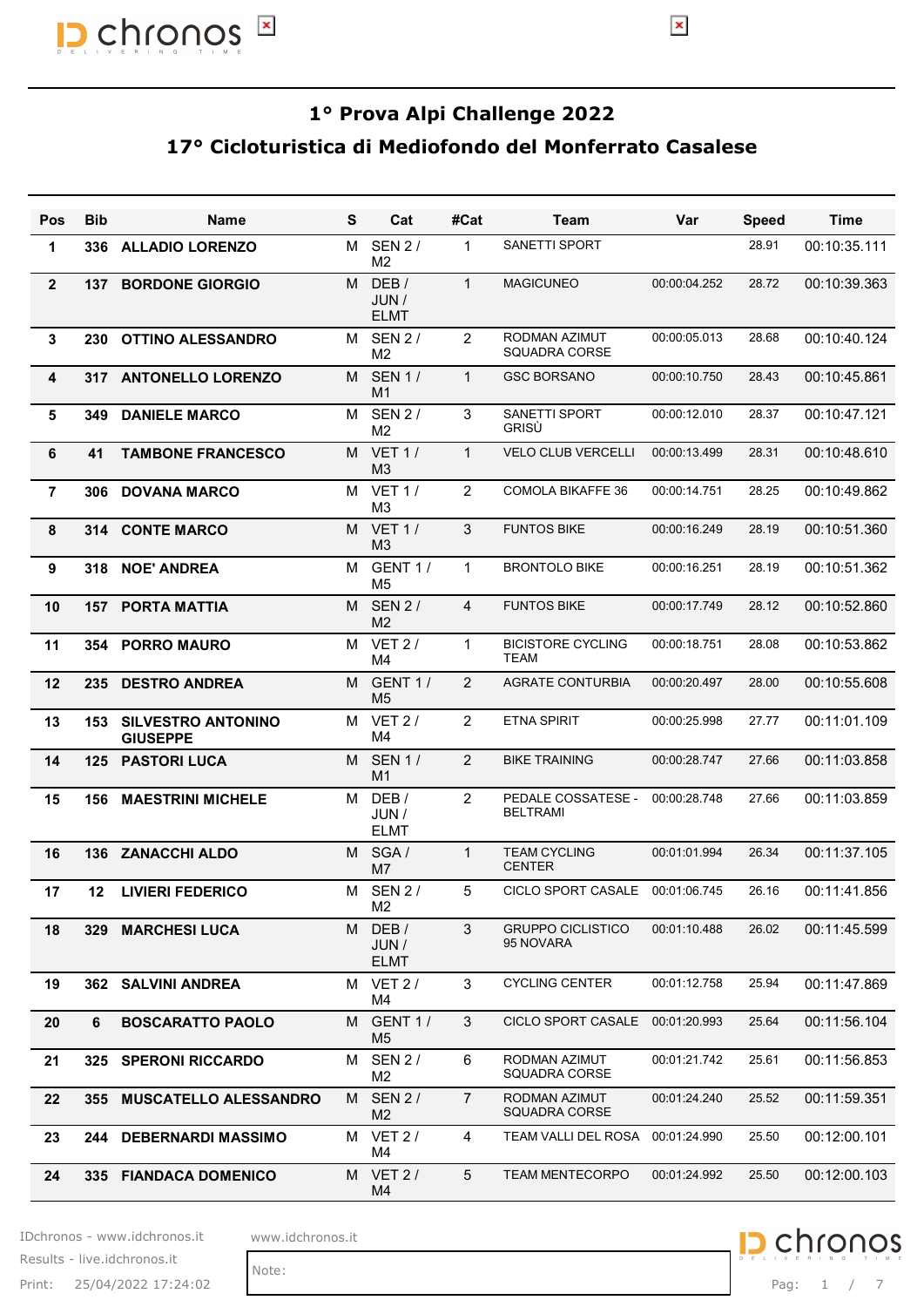

#### 17° Cicloturistica di Mediofondo del Monferrato Casalese

|            |            |                                                          |   |                                  |                |                                          | $\pmb{\times}$ |              |              |
|------------|------------|----------------------------------------------------------|---|----------------------------------|----------------|------------------------------------------|----------------|--------------|--------------|
|            |            | 17° Cicloturistica di Mediofondo del Monferrato Casalese |   |                                  |                | 1º Prova Alpi Challenge 2022             |                |              |              |
| <b>Pos</b> | <b>Bib</b> | <b>Name</b>                                              | S | Cat                              | #Cat           | <b>Team</b>                              | Var            | <b>Speed</b> | <b>Time</b>  |
| 25         | 341        | <b>BORGO ENRICO</b>                                      |   | M GENT 1/<br>M <sub>5</sub>      | $\overline{4}$ | <b>BRONTOLO BIKE</b>                     | 00:01:27.239   | 25.42        | 00:12:02.350 |
| 26         | 146        | <b>ALGHISI MIRCO</b>                                     |   | M VET 2/<br>M4                   | 6              | <b>INBICI CYCLING TEAM</b>               | 00:01:27.497   | 25.41        | 00:12:02.608 |
| 27         | 197        | <b>BORDIN EDOARDO</b>                                    |   | M VET 2/<br>M4                   | $\overline{7}$ | VELO CLUB VERCELLI                       | 00:01:28.492   | 25.37        | 00:12:03.603 |
| 28         | 145        | <b>MEJIAS MENDOZA OTTO</b>                               |   | M VET 1/<br>M3                   | $\overline{4}$ | <b>TORNACO - LA</b><br><b>VICHIMICA</b>  | 00:01:43.250   | 24.87        | 00:12:18.361 |
| 29         | 129        | <b>SIGNINI FRANCO</b>                                    |   | M GENT 2 /<br>M6                 | $\mathbf{1}$   | <b>BIKE TRAINING</b>                     | 00:01:44.235   | 24.83        | 00:12:19.346 |
| 30         | 147        | <b>AGAZZINI PIERCARLO</b>                                |   | M GENT 1/<br>M <sub>5</sub>      | 5              | <b>BIKE TRAINING</b>                     | 00:01:45.743   | 24.78        | 00:12:20.854 |
| 31         |            | 260 CONTESSA MARCO                                       |   | M SEN 1/                         | 3              | <b>GRUPPO CICLISTICO</b><br>95 NOVARA    | 00:01:47.238   | 24.73        | 00:12:22.349 |
| 32         | 350        | <b>DESCHINO FRANCO</b>                                   |   | M1<br>M GENT 2 /                 | 2              | PEDALE SETTIMESE                         | 00:01:48.992   | 24.67        | 00:12:24.103 |
| 33         |            | 307 PAROLINI ROBERTO                                     |   | M6<br>M VET 1/                   | 5              | S.C. FORMIGOSA                           | 00:01:51.238   | 24.60        | 00:12:26.349 |
| 34         |            | 330 ALAMARI NICOLAS                                      |   | M3<br>M VET 1/                   | 6              | <b>GSC BORSANO</b>                       | 00:01:53.240   | 24.53        | 00:12:28.351 |
| 35         |            | <b>149 VILLANOVA DAVIDE</b>                              |   | M3<br>M GENT 1 /                 | 6              | VELO CLUB 13                             | 00:01:53.988   | 24.51        | 00:12:29.099 |
| 36         |            | 239 MAGAGNA ANDREA                                       |   | M5<br>M SEN1/                    | $\overline{4}$ | VELO CLUB 13                             | 00:01:55.738   | 24.45        | 00:12:30.849 |
| 37         |            | <b>124 GUIDETTI FABRIZIO</b>                             |   | M1<br>M GENT 1 /                 | $\overline{7}$ | <b>BIKE TRAINING</b>                     | 00:01:56.491   | 24.43        | 00:12:31.602 |
| 38         |            | 259 LUCCHIN ANDREA                                       |   | M <sub>5</sub><br>M VET 2/       | 8              | VELO CLUB 13                             | 00:01:57.486   | 24.40        | 00:12:32.597 |
| 39         |            | 122 GRAZZI PAOLO                                         |   | M4<br>M SEN 2/<br>M <sub>2</sub> | 8              | <b>BIKE TRAINING</b>                     | 00:01:58.982   | 24.35        | 00:12:34.093 |
| 40         |            | 339 ALLAIO LUCA                                          |   | M VET 1/<br>M3                   | $\overline{7}$ | GRANBIKE VELO CLUB 00:01:59.488          |                | 24.33        | 00:12:34.599 |
| 41         |            | 229 COSSU ANDREA                                         |   | M GENT 1 /                       | 8              | <b>BRONTOLO BIKE</b>                     | 00:02:00.488   | 24.30        | 00:12:35.599 |
| 42         | 321        | <b>BRUNETTI MARCELLO</b>                                 |   | M5<br>M VET 2/                   | 9              | <b>TAPASCIONE</b><br><b>RUNNING TEAM</b> | 00:02:02.490   | 24.23        | 00:12:37.601 |
| 43         |            | 112 MORTARINO MASSIMO                                    |   | M4<br>M VET 2 /<br>M4            | 10             | TORNACO - LA<br><b>VICHIMICA</b>         | 00:02:03.997   | 24.19        | 00:12:39.108 |
| 44         |            | 290 CANNAVO' ALFIO FABIO                                 |   | M GENT 1 /<br>M <sub>5</sub>     | 9              | <b>GRUPPO CICLISTICO</b><br>95 NOVARA    | 00:02:04.243   | 24.18        | 00:12:39.354 |
| 45         |            | 114 SANTIN CORRADO                                       |   | M VET 2/<br>M4                   | 11             | TORNACO - LA<br><b>VICHIMICA</b>         | 00:02:04.478   | 24.17        | 00:12:39.589 |
| 46         |            | 295 IACOMUZIO ALFIO                                      |   | M GENT 1 /<br>M <sub>5</sub>     | 10             | <b>GRUPPO CICLISTICO</b><br>95 NOVARA    | 00:02:06.236   | 24.12        | 00:12:41.347 |
| 47         |            | 327 IRRERA MARCO                                         |   | M DEB/<br>JUN /<br><b>ELMT</b>   | 4              | <b>GRUPPO CICLISTICO</b><br>95 NOVARA    | 00:02:06.250   | 24.11        | 00:12:41.361 |
| 48         | 43         | <b>BERGAMIN MATTEO</b>                                   |   | M VET 1/<br>M3                   | 8              | <b>VELO CLUB VERCELLI</b>                | 00:02:09.738   | 24.00        | 00:12:44.849 |
| 49         |            | 294 COMOLI ROSSANO                                       |   | M VET 2/<br>M4                   | 12             | <b>GRUPPO CICLISTICO</b><br>95 NOVARA    | 00:02:10.224   | 23.99        | 00:12:45.335 |

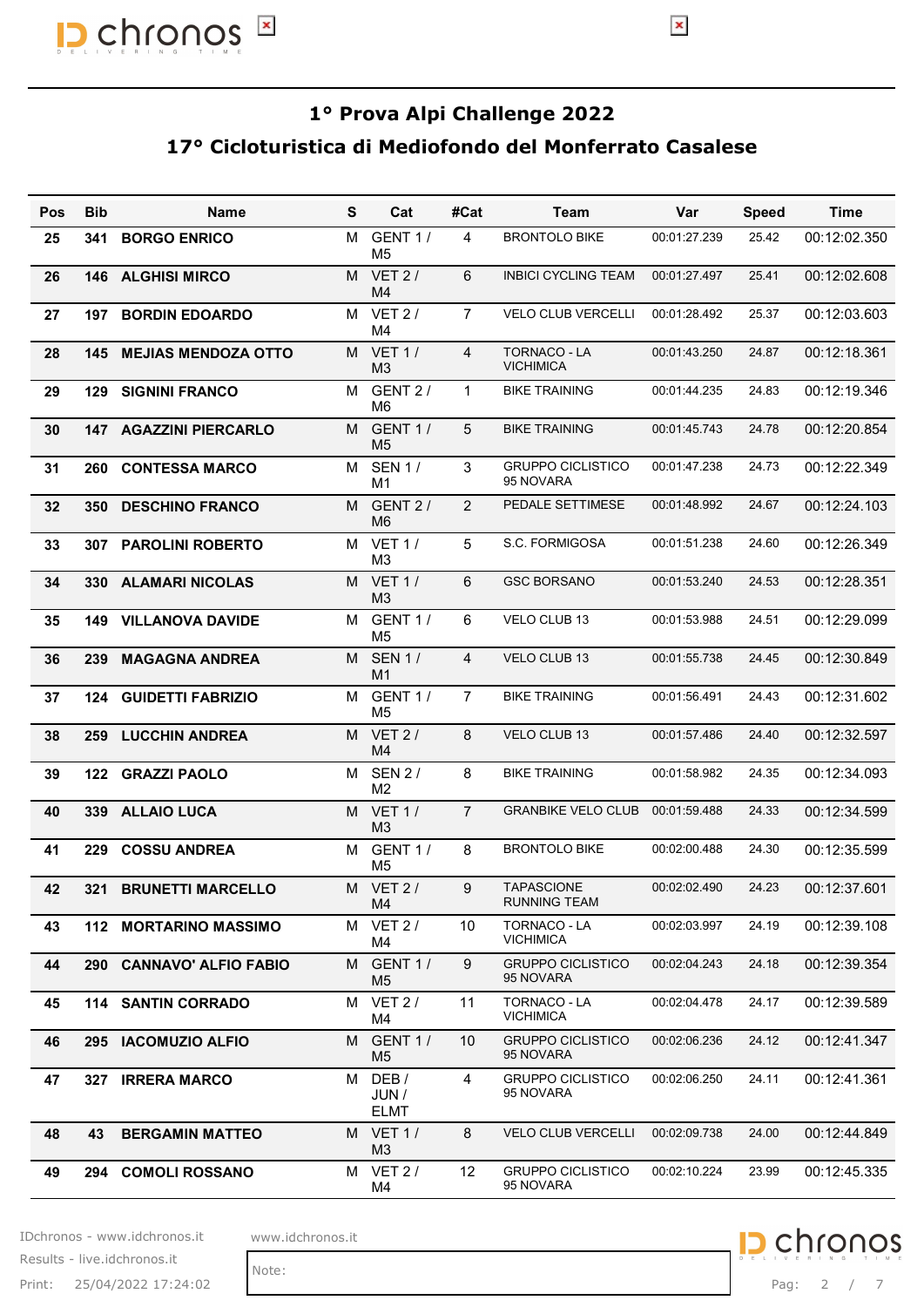

#### 17° Cicloturistica di Mediofondo del Monferrato Casalese

|     |            | 17° Cicloturistica di Mediofondo del Monferrato Casalese |   |                              |                | 1º Prova Alpi Challenge 2022          |              |              |              |
|-----|------------|----------------------------------------------------------|---|------------------------------|----------------|---------------------------------------|--------------|--------------|--------------|
| Pos | <b>Bib</b> | <b>Name</b>                                              | S | Cat                          | #Cat           | Team                                  | Var          | <b>Speed</b> | <b>Time</b>  |
| 50  | 289        | <b>ARMONDI ANDREA</b>                                    |   | M GENT 1/<br>M <sub>5</sub>  | 11             | VELO CLUB 13                          | 00:02:10.734 | 23.97        | 00:12:45.845 |
| 51  | 69         | <b>TOFFANIN PAOLO</b>                                    |   | M GENT 1/<br>M <sub>5</sub>  | 12             | <b>ACTIVE CYCLING</b><br>TEAM         | 00:02:11.239 | 23.96        | 00:12:46.350 |
| 52  | 117        | <b>OTTINO DANILO</b>                                     |   | M SGB/<br>M <sub>8</sub>     | $\overline{1}$ | <b>CYCLING CENTER</b>                 | 00:02:12.737 | 23.91        | 00:12:47.848 |
| 53  | 44         | <b>BUSSA MASSIMO</b>                                     |   | M GENT 1 /<br>M <sub>5</sub> | 13             | VELO CLUB VERCELLI                    | 00:02:12.984 | 23.90        | 00:12:48.095 |
| 54  | 338        | <b>PARMEGGIANI DANIELE</b>                               |   | M VET 2/<br>M4               | 13             | <b>BRONTOLO BIKE</b>                  | 00:02:12.989 | 23.90        | 00:12:48.100 |
| 55  | 178        | <b>GATTO LUCA</b>                                        |   | M GENT 2 /                   | 3              | <b>BIELLA BIKING</b>                  | 00:02:13.235 | 23.90        | 00:12:48.346 |
| 56  |            | 252 TAMBARO MARCO                                        |   | M6<br>M VET 2/               | 14             | <b>BIKE TRAINING</b>                  | 00:02:13.498 | 23.89        | 00:12:48.609 |
| 57  |            | <b>155 CAIRATI GIAMPIETRO</b>                            |   | M4<br>M GENT 2 /             | $\overline{4}$ | <b>BRONTOLO BIKE</b>                  | 00:02:14.244 | 23.86        | 00:12:49.355 |
| 58  | 201        | <b>GRECO VITO</b>                                        |   | M6<br>M SGA/                 | 2              | VELO CLUB VERCELLI                    | 00:02:23.984 | 23.57        | 00:12:59.095 |
| 59  |            | 72 TOSO STEFANO                                          |   | M7<br>M GENT 2 /             | 5              | <b>ACTIVE CYCLING</b>                 | 00:02:24.485 | 23.55        | 00:12:59.596 |
| 60  | 26         | <b>CASTELLARO RICCARDO</b>                               |   | M6<br>M VET 2/               | 15             | TEAM<br><b>GRUPPO SPORTIVO</b>        | 00:02:26.986 | 23.48        | 00:13:02.097 |
| 61  |            | 283 LEVANTESI ALBERTO                                    |   | M4<br>M GENT 2 /             | 6              | AOSTA<br>VELO CLUB VERCELLI           | 00:02:27.749 | 23.45        | 00:13:02.860 |
| 62  |            | 351 ZACCHI GIANFRANCO                                    |   | M6<br>M SGB/                 | $\overline{2}$ | VELO CLUB VERCELLI                    | 00:02:27.983 | 23.45        | 00:13:03.094 |
| 63  |            | 345 CURACANOVA ALESSANDRO                                |   | M8<br>M SGB/                 | 3              | VELO CLUB VALSESIA                    | 00:02:28.984 | 23.42        | 00:13:04.095 |
| 64  |            | <b>144 VELLA GIUSEPPE</b>                                |   | M8<br>M SEN 2/               | 9              | VELO CLUB VERCELLI                    | 00:02:32.484 | 23.31        | 00:13:07.595 |
| 65  |            | 281 FASANO LUCA                                          |   | M <sub>2</sub><br>M VET 2/   | 16             | VELO CLUB VERCELLI                    | 00:02:37.734 | 23.16        | 00:13:12.845 |
| 66  |            | 288 TUNINETTI ANDREA                                     |   | M4<br>M GENT 1/              | 14             | VELO CLUB VERCELLI                    | 00:02:42.992 | 23.00        | 00:13:18.103 |
| 67  |            | 348 PARRACONE ELISA                                      |   | M <sub>5</sub><br>F W1/      | $\mathbf{1}$   | SANETTI SPORT                         | 00:02:52.476 | 22.73        | 00:13:27.587 |
|     |            |                                                          |   | JWS/<br>EWS                  |                | GRISÙ                                 |              |              |              |
| 68  |            | 59 VITALI LUIGI                                          |   | M SEN 2/<br>M <sub>2</sub>   | 10             | <b>VELO CLUB VERCELLI</b>             | 00:02:52.479 | 22.73        | 00:13:27.590 |
| 69  |            | 322 TAVANO CARMINE                                       |   | M SEN 2/<br>M <sub>2</sub>   | 11             | <b>GRUPPO CICLISTICO</b><br>95 NOVARA | 00:02:52.482 | 22.73        | 00:13:27.593 |
| 70  |            | 272 MILANO FEDERICO                                      |   | M VET 2/<br>M4               | 17             | VELO CLUB 13                          | 00:02:55.479 | 22.65        | 00:13:30.590 |
| 71  |            | <b>151 MARTELLO FERRUCCIO</b>                            |   | M SGA/<br>M7                 | 3              | <b>G.S. CASORATESE</b>                | 00:02:57.729 | 22.59        | 00:13:32.840 |
| 72  |            | 311 SAGLIASCHI LIVIO                                     |   | M SGA/<br>M7                 | $\overline{4}$ | U.C.D. PRATESE                        | 00:02:59.982 | 22.53        | 00:13:35.093 |
| 73  |            | 204 NEGRI ANDREA                                         |   | M VET 1/<br>ΜЗ               | 9              | VELO CLUB VALSESIA                    | 00:03:05.978 | 22.36        | 00:13:41.089 |
| 74  |            | 133 MARTORANA MARIANO                                    |   | M GENT 2 /<br>M <sub>6</sub> | $\overline{7}$ | PEDALE TRINESE                        | 00:03:08.729 | 22.29        | 00:13:43.840 |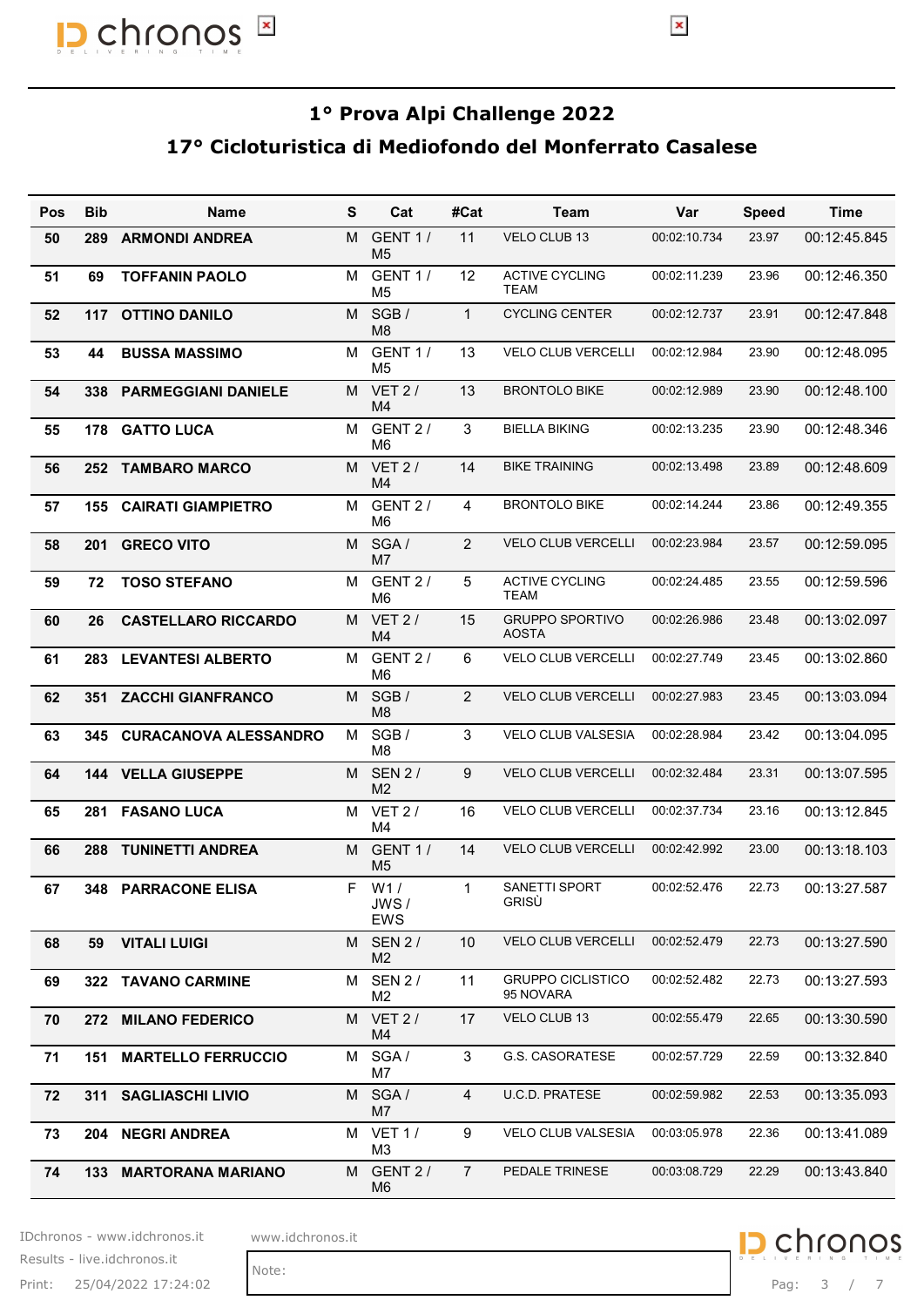

#### 17° Cicloturistica di Mediofondo del Monferrato Casalese

|            |            | $\pmb{\times}$<br>chronos                                |   |                                |                |                                              | $\pmb{\times}$ |              |                  |
|------------|------------|----------------------------------------------------------|---|--------------------------------|----------------|----------------------------------------------|----------------|--------------|------------------|
|            |            | 17° Cicloturistica di Mediofondo del Monferrato Casalese |   |                                |                | 1º Prova Alpi Challenge 2022                 |                |              |                  |
| <b>Pos</b> | <b>Bib</b> | <b>Name</b>                                              | S | Cat                            | #Cat           | <b>Team</b>                                  | Var            | <b>Speed</b> | <b>Time</b>      |
| 75         | 5          | <b>BORDONE SILVIO</b>                                    |   | M VET 2/<br>M4                 | 18             | CICLO SPORT CASALE 00:03:09.230              |                | 22.27        | 00:13:44.341     |
| 76         | 346        | <b>ZANINI MASSIMO</b>                                    |   | M GENT 1/<br>M <sub>5</sub>    | 15             | <b>BRONTOLO BIKE</b>                         | 00:03:10.478   | 22.24        | 00:13:45.589     |
| 77         | 193        | <b>CAVANNA EZIO</b>                                      |   | M SGB/<br>M <sub>8</sub>       | $\overline{4}$ | MYG CYCLING TEAM                             | 00:03:17.216   | 22.06        | 00:13:52.327     |
| 78         | 223        | <b>COLOMBO MARCO</b>                                     |   | M GENT 2 /<br>M <sub>6</sub>   | 8              | <b>BRONTOLO BIKE</b>                         | 00:03:22.477   | 21.92        | 00:13:57.588     |
| 79         | 161        | PERINO PAOLO                                             |   | M GENT 2 /<br>M6               | 9              | <b>CUSATI BIKE</b><br><b>TRAINING RACING</b> | 00:03:23.977   | 21.88        | 00:13:59.088     |
| 80         | 304        | <b>SIVIERO LORENZO</b>                                   |   | M VET 2/<br>M <sub>4</sub>     | 19             | TEAM<br><b>CICLISTICA</b><br>GRAVELLONESE    | 00:03:30.964   | 21.70        | 00:14:06.075     |
| 81         | 104        | <b>LACHI PAOLO</b>                                       |   | M SGA/<br>M7                   | 5              | TEAM VALLI DEL ROSA                          | 00:03:32.975   | 21.65        | 00:14:08.086     |
| 82         |            | <b>159 FRACCARO ANTONIO</b>                              |   | M SGB/<br>M8                   | 5              | <b>AGRATE CONTURBIA</b>                      | 00:03:34.225   | 21.62        | 00:14:09.336     |
| 83         | 285        | <b>MOMBELLI GABRIELE</b>                                 |   | M GENT 1/<br>M <sub>5</sub>    | 16             | <b>VELO CLUB VERCELLI</b>                    | 00:03:49.974   | 21.22        | 00:14:25.085     |
| 84         | 3          | <b>BERGONZI MAURO</b>                                    |   | M GENT 2 /<br>M <sub>6</sub>   | 10             | <b>CICLO SPORT CASALE</b>                    | 00:03:50.972   | 21.20        | 00:14:26.083     |
| 85         |            | 292 ANTOCI GRAZIANA                                      |   | $F$ W2/<br>MW1                 | $\overline{1}$ | <b>GRUPPO CICLISTICO</b><br>95 NOVARA        | 00:03:51.223   | 21.19        | 00:14:26.334     |
| 86         |            | 352 BONATO IVANO                                         |   | M SGA/<br>M7                   | 6              | <b>BIELLA BIKING</b>                         | 00:03:53.474   | 21.14        | 00:14:28.585     |
| 87         |            | 115 VITA GIANCARLO                                       |   | M SGB/<br>M <sub>8</sub>       | 6              | <b>TORNACO - LA</b><br><b>VICHIMICA</b>      | 00:03:55.222   | 21.10        | 00:14:30.333     |
| 88         | 309        | <b>GIULIATO MATTIA</b>                                   |   | M SEN 2/<br>M <sub>2</sub>     | 12             | <b>GRUPPO CICLISTICO</b><br>95 NOVARA        | 00:03:57.224   | 21.05        | 00:14:32.335     |
| 89         | 99         | <b>SPIROLAZZI CARLO</b>                                  |   | M SEN 1/<br>M1                 | 5              | CICLOAMATORI<br><b>NOVARA</b>                | 00:03:58.471   | 21.02        | 00:14:33.582     |
| 90         | 332        | <b>TALUCCI STEFANO</b>                                   |   | M VET 2/<br>M <sub>4</sub>     | 20             | <b>BIKE TRAINING</b>                         | 00:03:58.972   | 21.00        | 00:14:34.083     |
| 91         | 264        | <b>FABBRI GABRIELE</b>                                   |   | M SGA/<br>M7                   | $\overline{7}$ | VELO CLUB VERCELLI                           | 00:04:05.471   | 20.85        | 00:14:40.582     |
| 92         | 103        | <b>IANI PAOLO</b>                                        |   | M GENT 2 /<br>M6               | 11             | TEAM VALLI DEL ROSA  00:04:07.472            |                | 20.80        | 00:14:42.583     |
| 93         | 287        | <b>SANZONE MATTIA</b>                                    |   | M DEB/<br>JUN /<br><b>ELMT</b> | 5              | VELO CLUB VERCELLI                           | 00:04:11.215   | 20.71        | 00:14:46.326     |
| 94         | 356        | <b>QUIRINO FABIO</b>                                     |   | M VET 2/<br>M4                 | 21             | PEDALE TRINESE                               | 00:04:11.971   | 20.70        | 00:14:47.082     |
| 95         | 305        | <b>BERGAMO ALESSANDRO</b>                                |   | M SEN 2/<br>M <sub>2</sub>     | 13             | <b>GRUPPO CICLISTICO</b><br>95 NOVARA        | 00:04:13.719   | 20.66        | 00:14:48.830     |
| 96         | 315        | <b>DEZZANI PIER PAOLO</b>                                |   | M VET 1/<br>M <sub>3</sub>     | 10             | RODMAN AZIMUT<br>SQUADRA CORSE               | 00:04:13.983   | 20.65        | 00:14:49.094     |
| 97         | 291        | <b>BURATO LUCA</b>                                       |   | M GENT 2 /<br>M <sub>6</sub>   | 12             | <b>CICLISTICA</b><br><b>GRAVELLONESE</b>     | 00:04:17.219   | 20.58        | 00:14:52.330     |
| 98         | 200        | <b>CASTO DAVIDE</b>                                      |   | M GENT 1/<br>M <sub>5</sub>    | 17             | <b>VELO CLUB VERCELLI</b>                    | 00:04:22.969   | 20.44        | 00:14:58.080     |
| 99         | 340        | <b>MENEGHELLO LUCA</b>                                   |   | M SEN 2/<br>M <sub>2</sub>     | 14             | <b>BIKE SPACE</b>                            | 00:04:23.471   | 20.43        | 00:14:58.582     |
|            |            | IDchronos - www.idchronos.it<br>www.idchronos.it         |   |                                |                |                                              |                |              | <b>D</b> chronos |
|            |            | Results - live.idchronos.it<br>Note:                     |   |                                |                |                                              |                |              |                  |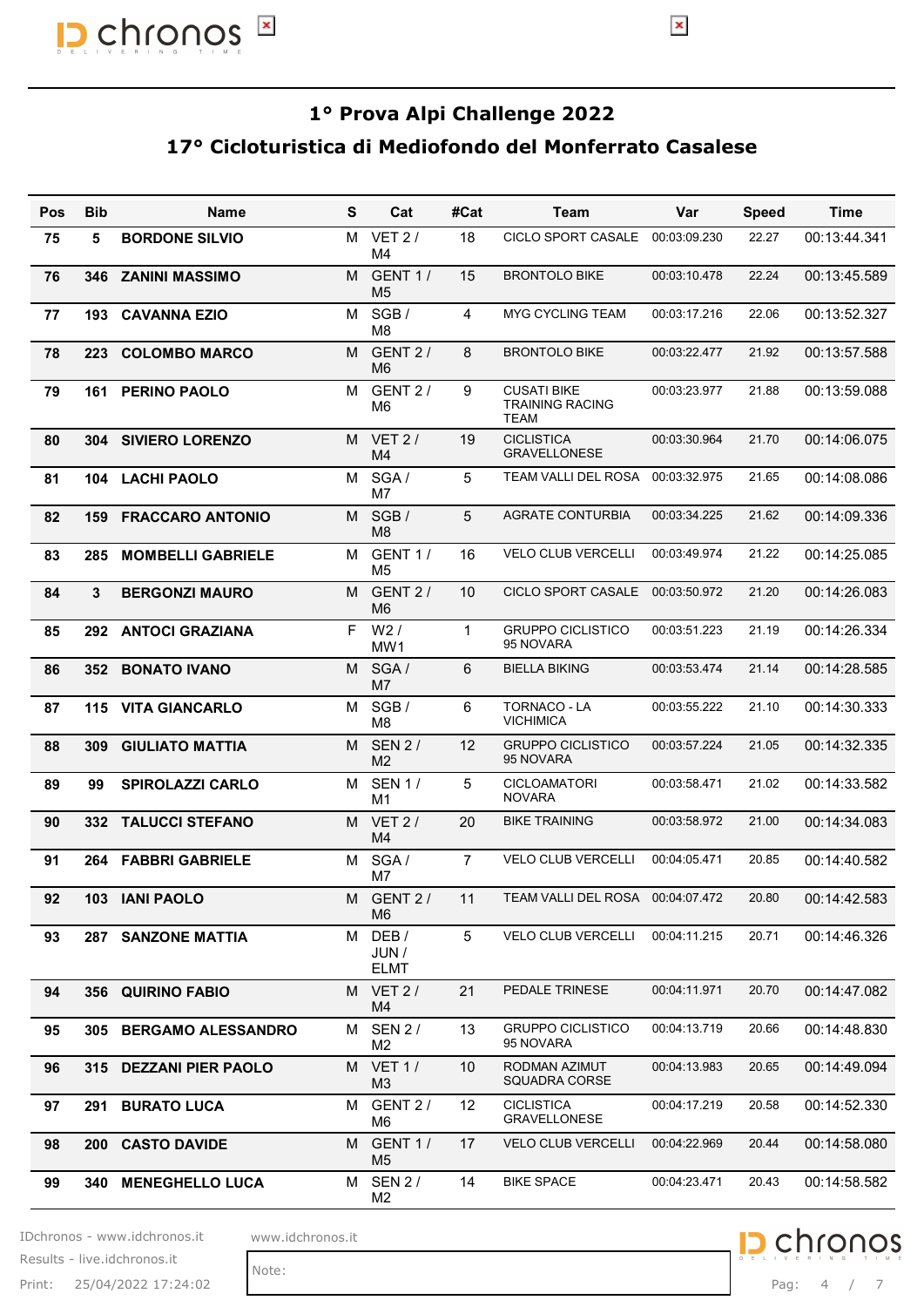

### 17° Cicloturistica di Mediofondo del Monferrato Casalese

|            |            | 17º Cicloturistica di Mediofondo del Monferrato Casalese |   |                                           |                | 1º Prova Alpi Challenge 2022          |              |              |              |
|------------|------------|----------------------------------------------------------|---|-------------------------------------------|----------------|---------------------------------------|--------------|--------------|--------------|
| <b>Pos</b> | <b>Bib</b> | <b>Name</b>                                              | S | Cat                                       | #Cat           | Team                                  | Var          | <b>Speed</b> | <b>Time</b>  |
| 100        | 328        | <b>CONCA STEFANO</b>                                     |   | M VET 2/<br>M4                            | 22             | <b>GRUPPO CICLISTICO</b><br>95 NOVARA | 00:04:24.471 | 20.41        | 00:14:59.582 |
| 101        |            | 333 CAVALLIN VALENTINA                                   |   | F W1/<br>JWS/<br>EWS                      | 2              | PEDALE ROSA                           | 00:04:25.720 | 20.38        | 00:15:00.831 |
| 102        | 267        | <b>UGOLOTTI ALDO</b>                                     |   | M SEN 2/<br>M <sub>2</sub>                | 15             | <b>BRONTOLO BIKE</b>                  | 00:04:26.976 | 20.35        | 00:15:02.087 |
| 103        | 13         | <b>LIVIERI RENZO</b>                                     |   | M SGB/<br>M8                              | $\overline{7}$ | CICLO SPORT CASALE 00:04:29.718       |              | 20.29        | 00:15:04.829 |
| 104        | 343        | <b>FITTABILE DAVIDE</b>                                  |   | M VET 2/                                  | 23             | <b>MYG CYCLING TEAM</b>               | 00:04:30.720 | 20.27        | 00:15:05.831 |
| 105        | 202        | <b>CODA SILVIA</b>                                       |   | M4<br>F W3/                               | $\mathbf{1}$   | VELO CLUB VERCELLI                    | 00:04:37.472 | 20.12        | 00:15:12.583 |
| 106        | 101        | <b>BOSIO GIOVANNI</b>                                    |   | MW <sub>2</sub><br>M VET 2/               | 24             | TEAM VALLI DEL ROSA                   | 00:04:40.468 | 20.05        | 00:15:15.579 |
| 107        | 284        | <b>MONTAGNINI RICCARDO</b>                               |   | M4<br>M VET 1/                            | 11             | VELO CLUB VERCELLI                    | 00:04:41.956 | 20.02        | 00:15:17.067 |
| 108        |            | 246 PASSERA MASSIMILIANO                                 |   | M3<br>M VET 2/<br>M4                      | 25             | <b>GRUPPO CICLISTICO</b><br>95 NOVARA | 00:04:44.714 | 19.96        | 00:15:19.825 |
| 109        |            | 132 BOTTIGELLA GUGLIELMO                                 |   | M SGB/                                    | 8              | TORNACO - LA<br><b>VICHIMICA</b>      | 00:04:48.218 | 19.88        | 00:15:23.329 |
| 110        | 96         | <b>ARIOLI ANDREA</b>                                     |   | M8<br>M SEN 2/                            | 16             | <b>CICLOAMATORI</b>                   | 00:04:50.481 | 19.84        | 00:15:25.592 |
| 111        |            | 275 FLORES ANCO FABIO                                    |   | M <sub>2</sub><br>M DEB/<br>JUN /         | 6              | <b>NOVARA</b><br><b>TEAM FROGS</b>    | 00:04:50.715 | 19.83        | 00:15:25.826 |
| 112        |            | 313 BOSIO ANDREA                                         |   | <b>ELMT</b><br>M SEN 1/<br>M <sub>1</sub> | 6              | VELO CLUB 13                          | 00:04:56.967 | 19.70        | 00:15:32.078 |
| 113        |            | 277 LOMUOIO LUCA                                         |   | M VET 2/<br>M4                            | 26             | <b>BRONTOLO BIKE</b>                  | 00:05:02.465 | 19.58        | 00:15:37.576 |
| 114        |            | 347 CISLAGHI ELENA                                       |   | F W3/                                     | 2              | <b>BRONTOLO BIKE</b>                  | 00:05:02.716 | 19.58        | 00:15:37.827 |
| 115        |            | 300 STOPPA ROBERTO                                       |   | MW <sub>2</sub><br>M GENT 1 /             | 18             | <b>GRUPPO CICLISTICO</b><br>95 NOVARA | 00:05:04.714 | 19.54        | 00:15:39.825 |
| 116        |            | <b>171 MARCHETTI ROCCO</b>                               |   | M5<br>M SGB/                              | 9              | NOVARA CHE PEDALA                     | 00:05:10.968 | 19.41        | 00:15:46.079 |
| 117        | 58         | <b>VETTORI GIORGIO</b>                                   |   | M8<br>M SGB/                              | 10             | VELO CLUB VERCELLI                    | 00:05:13.960 | 19.35        | 00:15:49.071 |
| 118        | 88         | <b>MICALI BRUNO</b>                                      |   | M8<br>M SGA/                              | 8              | CICLOAMATORI<br><b>NOVARA</b>         | 00:05:15.714 | 19.31        | 00:15:50.825 |
| 119        |            | <b>140 FRANCHINO LORENZO</b>                             |   | M7<br>M GENT 1 /                          | 19             | VELO CLUB VERCELLI                    | 00:05:20.953 | 19.20        | 00:15:56.064 |
| 120        |            | 331 TRIVELLATO SIMONE                                    |   | M <sub>5</sub><br>M DEB/<br>JUN /         | $\overline{7}$ | VELO CLUB 13                          | 00:05:22.209 | 19.18        | 00:15:57.320 |
| 121        |            | 323 BARUSCO GABRIELE                                     |   | <b>ELMT</b><br>M VET 2/                   | 27             | U.C.D. PRATESE                        | 00:05:27.961 | 19.06        | 00:16:03.072 |
| 122        |            | 113 PELLATI CESARE                                       |   | M4<br>M GENT 1 /                          | 20             | TORNACO - LA<br><b>VICHIMICA</b>      | 00:05:29.212 | 19.04        | 00:16:04.323 |
| 123        | 51         | <b>MORANO PIERENRICO</b>                                 |   | M <sub>5</sub><br>M SGA/                  | 9              | VELO CLUB VERCELLI                    | 00:05:29.961 | 19.02        | 00:16:05.072 |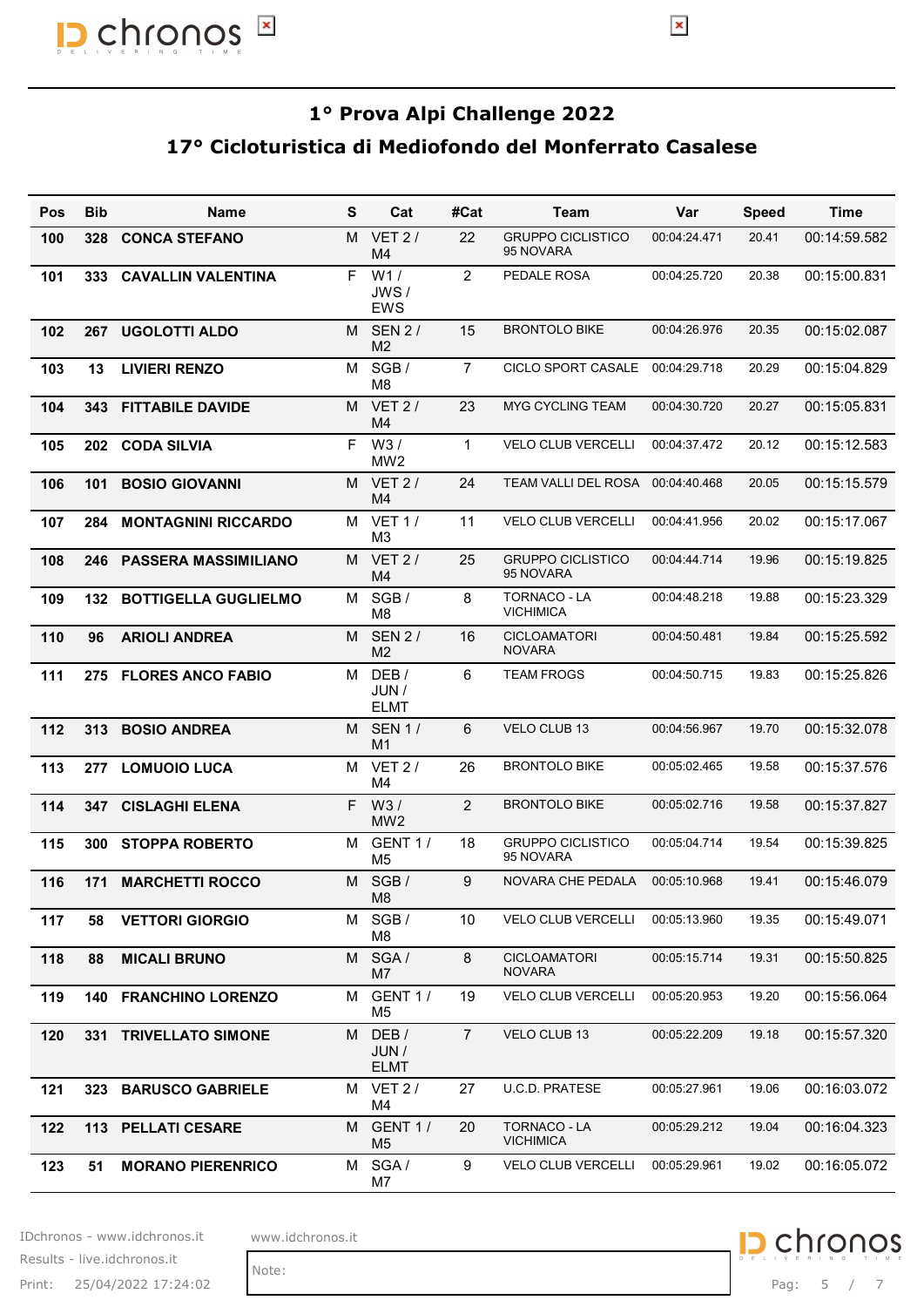

#### 17° Cicloturistica di Mediofondo del Monferrato Casalese

|            |                | 17º Cicloturistica di Mediofondo del Monferrato Casalese |   |                              |                   | 1º Prova Alpi Challenge 2022          |              |              |              |
|------------|----------------|----------------------------------------------------------|---|------------------------------|-------------------|---------------------------------------|--------------|--------------|--------------|
| <b>Pos</b> | <b>Bib</b>     | <b>Name</b>                                              | S | Cat                          | #Cat              | <b>Team</b>                           | Var          | <b>Speed</b> | <b>Time</b>  |
| 124        | 360            | <b>CANAL SANDRO</b>                                      |   | M VET 2/<br>M4               | 28                | VELO CLUB 13                          | 00:05:37.211 | 18.88        | 00:16:12.322 |
| 125        | 231            | <b>TOSETTI CHIARA</b>                                    |   | $F$ W3/<br>MW <sub>2</sub>   | 3                 | VELO CLUB VERCELLI                    | 00:05:37.961 | 18.87        | 00:16:13.072 |
| 126        | 298            | <b>LOVATI GIANBATTISTA</b>                               |   | M SGA/<br>M7                 | 10                | <b>GRUPPO CICLISTICO</b><br>95 NOVARA | 00:05:41.453 | 18.80        | 00:16:16.564 |
| 127        | 324            | <b>SALVO ALESSANDRA</b>                                  |   | F W1/<br>JWS/                | 3                 | <b>GRUPPO CICLISTICO</b><br>95 NOVARA | 00:05:42.460 | 18.78        | 00:16:17.571 |
| 128        | 183            | <b>DELL'UTRI MARCELLA</b>                                |   | <b>EWS</b><br>$F$ W3/        | 4                 | <b>BRONTOLO BIKE</b>                  | 00:05:46.445 | 18.70        | 00:16:21.556 |
| 129        | 220            | <b>CORATTI CARLO</b>                                     |   | MW <sub>2</sub><br>M SGA/    | 11                | <b>GRUPPO CICLISTICO</b>              | 00:06:00.706 | 18.44        | 00:16:35.817 |
| 130        | 126            | <b>PIGAFETTA DARIO</b>                                   |   | M7<br>M SEN 2/               | 17                | 95 NOVARA<br><b>BIKE TRAINING</b>     | 00:06:03.455 | 18.39        | 00:16:38.566 |
| 131        | 71             | <b>TOMASI STEFANO</b>                                    |   | M <sub>2</sub><br>M GENT 2 / | 13                | <b>ACTIVE CYCLING</b>                 | 00:06:03.958 | 18.38        | 00:16:39.069 |
| 132        |                | 286 REZZUTI GIANPAOLO                                    |   | M6<br>M VET 2/               | 29                | TEAM<br><b>VELO CLUB VERCELLI</b>     | 00:06:11.954 | 18.23        | 00:16:47.065 |
| 133        |                | 165 DEMARIA UGO                                          |   | M4<br>M SGB/                 | 11                | <b>VAMAC IN BICI</b>                  | 00:06:16.708 | 18.15        | 00:16:51.819 |
|            |                |                                                          |   | M8<br>M VET 1/               | $12 \overline{ }$ | <b>CICLOAMATORI</b>                   | 00:06:18.957 | 18.11        | 00:16:54.068 |
| 134        | 97             | <b>SPIROLAZZI GABRIELE</b>                               |   | M <sub>3</sub><br>M GENT 1 / | 21                | <b>NOVARA</b>                         | 00:06:25.704 |              |              |
| 135        | 265            | <b>POZZATO ANGELO</b>                                    |   | M5                           |                   | VELO CLUB VERCELLI                    |              | 17.99        | 00:17:00.815 |
| 136        | 93             | <b>POLLETTA AMBROGIO</b>                                 |   | M SGA/<br>M7                 | 12                | <b>CICLOAMATORI</b><br><b>NOVARA</b>  | 00:06:28.704 | 17.93        | 00:17:03.815 |
| 137        | 361            | <b>COLLA PAOLO</b>                                       |   | M GENT 1/<br>M <sub>5</sub>  | 22                | <b>GRUPPO CICLISTICO</b><br>95 NOVARA | 00:06:47.952 | 17.60        | 00:17:23.063 |
| 138        |                | <b>163 MAGAGNA PATRICK</b>                               |   | M SEN 1/<br>M <sub>1</sub>   | $\overline{7}$    | VELO CLUB 13                          | 00:06:59.940 | 17.40        | 00:17:35.051 |
| 139        | 358            | <b>GIUGNO SIMONA</b>                                     |   | F W2/<br>MW <sub>1</sub>     | 2                 | S.C. FORMIGOSA                        | 00:07:14.699 | 17.16        | 00:17:49.810 |
| 140        | 158            | <b>CANTAMESSA SIMONETTA</b>                              |   | F W3/<br>MW <sub>2</sub>     | 5                 | <b>AGRATE CONTURBIA</b>               | 00:07:21.949 | 17.05        | 00:17:57.060 |
| 141        | 9              | <b>FERRARA NUNZIO</b>                                    |   | M VET 2/<br>M4               | 30                | CICLO SPORT CASALE 00:07:23.698       |              | 17.02        | 00:17:58.809 |
| 142        |                | 274 FLORES HERNANDEZ JOSE<br><b>EDUARDO</b>              |   | M VET 2/<br>M4               | 31                | <b>MYG CYCLING TEAM</b>               | 00:07:24.437 | 17.01        | 00:17:59.548 |
| 143        | $\overline{7}$ | <b>RAMEZZANA LORENZO</b>                                 |   | M SGB/<br>M8                 | 12                | CICLO SPORT CASALE 00:07:33.697       |              | 16.86        | 00:18:08.808 |
| 144        |                | 310 CORVINO VERONICA                                     |   | F W3/<br>MW <sub>2</sub>     | 6                 | <b>U.C.D. PRATESE</b>                 | 00:07:36.448 | 16.82        | 00:18:11.559 |
| 145        | 20             | <b>ROMANI LUCA</b>                                       |   | M SGA/<br>M7                 | 13                | CICLO SPORT CASALE 00:07:38.448       |              | 16.79        | 00:18:13.559 |
| 146        | 100            | <b>BIANCUZZI LUIGINO</b>                                 |   | M GENT 2 /<br>M <sub>6</sub> | 14                | TEAM VALLI DEL ROSA 00:07:43.446      |              | 16.71        | 00:18:18.557 |
| 147        |                | 316 LONGONE MASSIMILIANO                                 |   | M VET 2/<br>M4               | 32                | <b>BRONTOLO BIKE</b>                  | 00:07:46.694 | 16.66        | 00:18:21.805 |
| 148        | 53             | <b>MORENI ROBERTO</b>                                    |   | M VET 2/<br>M4               | 33                | <b>VELO CLUB VERCELLI</b>             | 00:07:48.208 | 16.64        | 00:18:23.319 |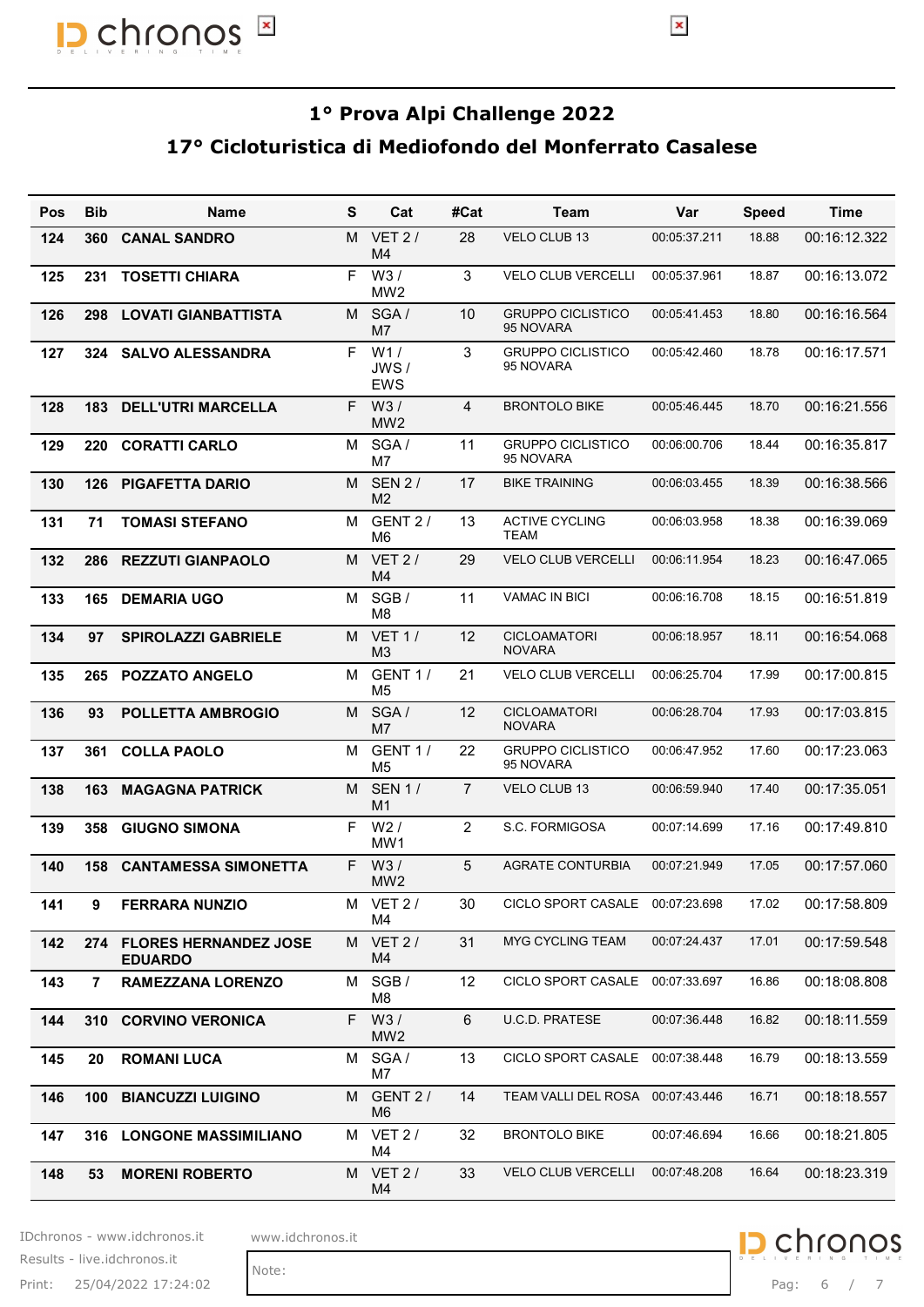

#### 17° Cicloturistica di Mediofondo del Monferrato Casalese

| 1º Prova Alpi Challenge 2022<br>17º Cicloturistica di Mediofondo del Monferrato Casalese<br><b>Bib</b><br>S<br>Cat<br>#Cat<br><b>Time</b><br><b>Name</b><br><b>Team</b><br>Var<br><b>Speed</b><br>GENT 1/<br>М<br>23<br>TEAM VALLI DEL ROSA 00:07:56.693<br><b>ROSSI STEFANO</b><br>16.51<br>107<br>149<br>M <sub>5</sub><br>M SGB/<br><b>BRONTOLO BIKE</b><br>13<br>00:08:03.694<br>16.41<br>217<br><b>GIANNO NICOLA</b><br>150<br>M8<br>M SGB/<br>14<br><b>BRONTOLO BIKE</b><br>00:08:08.942<br>16.33<br>320 MANARA MAURIZIO Camillo<br>151<br>M <sub>8</sub><br>M VET 2/<br>34<br><b>ACTIVE CYCLING</b><br>15.91<br>152<br>70<br><b>TOMASI FABIO</b><br>00:08:38.941<br><b>TEAM</b><br>M4<br>M VET 1/<br><b>BRONTOLO BIKE</b><br>15.89<br>170 MOTOLESE DANIELE<br>13<br>00:08:40.449<br>153<br>M <sub>3</sub><br>$F$ W2/<br>3<br><b>ACTIVE CYCLING</b><br><b>MASTARONE SIMONA</b><br>00:08:51.687<br>15.74<br>154<br>64<br>TEAM<br>MW1<br>M SGA/<br>VELO CLUB VERCELLI<br>00:08:57.439<br>15.66<br>155<br>141<br><b>FUMAGALLI GIOVANNI</b><br>14<br>M7<br>M VET 2/<br>359 BARBIERI FABIO<br>35<br>GOSOLO<br>00:09:06.935<br>15.53<br>156<br>M4<br>M SGA/<br>RODMAN AZIMUT<br>357 MURA FRANCESCO<br>15<br>00:09:35.432<br>15.17<br>157<br>SQUADRA CORSE<br>M7<br>F W3/<br>$\overline{7}$<br>108 CARDANO MIRELLA<br>TEAM VALLI DEL ROSA 00:10:10.677<br>14.74<br>MW <sub>2</sub><br>M GENT 2 /<br><b>BIKE TRAINING</b><br>15<br>00:10:22.678<br>14.60<br>121 DE LUCA CALOGERO<br>M6<br>M VET 2/<br><b>GRUPPO CICLISTICO</b><br>00:10:26.924<br>261 GATTI MARCO<br>36<br>14.55<br>95 NOVARA<br>M4<br>M GENT 2 /<br>CICLO SPORT CASALE 00:10:29.677<br>18<br><b>NACCHIA FRANCESCO</b><br>16<br>14.52<br>M6<br>F W2/<br>4<br><b>BIELLA BIKING</b><br>334 UBERTINO VALERIA<br>00:10:35.917<br>14.45<br>MW1<br>M SGB/<br><b>BELLONI ERIO</b><br>15<br>TEAM VALLI DEL ROSA 00:11:35.925<br>13.79<br>00:22:11.036<br>1<br>M8<br>M SGA/<br>CICLOAMATORI<br>00:11:57.167<br>16<br>13.58<br>00:22:32.278<br>82<br><b>FERRI ALBERTO</b><br><b>NOVARA</b><br>M7<br><b>TORNIELLI ANDREA</b><br>M DEB/<br>8<br><b>GRUPPO CICLISTICO</b><br>10.02<br>00:30:31.971<br>364<br>00:19:56.860<br>95 NOVARA<br>JUN /<br><b>ELMT</b><br><b>D</b> chronos<br>www.idchronos.it<br>Note: |     | $\pmb{\times}$<br>chrono |  |  | $\pmb{\times}$ |              |
|------------------------------------------------------------------------------------------------------------------------------------------------------------------------------------------------------------------------------------------------------------------------------------------------------------------------------------------------------------------------------------------------------------------------------------------------------------------------------------------------------------------------------------------------------------------------------------------------------------------------------------------------------------------------------------------------------------------------------------------------------------------------------------------------------------------------------------------------------------------------------------------------------------------------------------------------------------------------------------------------------------------------------------------------------------------------------------------------------------------------------------------------------------------------------------------------------------------------------------------------------------------------------------------------------------------------------------------------------------------------------------------------------------------------------------------------------------------------------------------------------------------------------------------------------------------------------------------------------------------------------------------------------------------------------------------------------------------------------------------------------------------------------------------------------------------------------------------------------------------------------------------------------------------------------------------------------------------------------------------------------------------------------------------------------------------------------------------------------------------------------------------------------------------------------------------------------------------------------------------------------------------|-----|--------------------------|--|--|----------------|--------------|
|                                                                                                                                                                                                                                                                                                                                                                                                                                                                                                                                                                                                                                                                                                                                                                                                                                                                                                                                                                                                                                                                                                                                                                                                                                                                                                                                                                                                                                                                                                                                                                                                                                                                                                                                                                                                                                                                                                                                                                                                                                                                                                                                                                                                                                                                  |     |                          |  |  |                |              |
| 158<br>159<br>160<br>161<br>162<br>163<br>164<br>165                                                                                                                                                                                                                                                                                                                                                                                                                                                                                                                                                                                                                                                                                                                                                                                                                                                                                                                                                                                                                                                                                                                                                                                                                                                                                                                                                                                                                                                                                                                                                                                                                                                                                                                                                                                                                                                                                                                                                                                                                                                                                                                                                                                                             | Pos |                          |  |  |                |              |
|                                                                                                                                                                                                                                                                                                                                                                                                                                                                                                                                                                                                                                                                                                                                                                                                                                                                                                                                                                                                                                                                                                                                                                                                                                                                                                                                                                                                                                                                                                                                                                                                                                                                                                                                                                                                                                                                                                                                                                                                                                                                                                                                                                                                                                                                  |     |                          |  |  |                | 00:18:31.804 |
|                                                                                                                                                                                                                                                                                                                                                                                                                                                                                                                                                                                                                                                                                                                                                                                                                                                                                                                                                                                                                                                                                                                                                                                                                                                                                                                                                                                                                                                                                                                                                                                                                                                                                                                                                                                                                                                                                                                                                                                                                                                                                                                                                                                                                                                                  |     |                          |  |  |                | 00:18:38.805 |
|                                                                                                                                                                                                                                                                                                                                                                                                                                                                                                                                                                                                                                                                                                                                                                                                                                                                                                                                                                                                                                                                                                                                                                                                                                                                                                                                                                                                                                                                                                                                                                                                                                                                                                                                                                                                                                                                                                                                                                                                                                                                                                                                                                                                                                                                  |     |                          |  |  |                | 00:18:44.053 |
|                                                                                                                                                                                                                                                                                                                                                                                                                                                                                                                                                                                                                                                                                                                                                                                                                                                                                                                                                                                                                                                                                                                                                                                                                                                                                                                                                                                                                                                                                                                                                                                                                                                                                                                                                                                                                                                                                                                                                                                                                                                                                                                                                                                                                                                                  |     |                          |  |  |                | 00:19:14.052 |
|                                                                                                                                                                                                                                                                                                                                                                                                                                                                                                                                                                                                                                                                                                                                                                                                                                                                                                                                                                                                                                                                                                                                                                                                                                                                                                                                                                                                                                                                                                                                                                                                                                                                                                                                                                                                                                                                                                                                                                                                                                                                                                                                                                                                                                                                  |     |                          |  |  |                | 00:19:15.560 |
|                                                                                                                                                                                                                                                                                                                                                                                                                                                                                                                                                                                                                                                                                                                                                                                                                                                                                                                                                                                                                                                                                                                                                                                                                                                                                                                                                                                                                                                                                                                                                                                                                                                                                                                                                                                                                                                                                                                                                                                                                                                                                                                                                                                                                                                                  |     |                          |  |  |                | 00:19:26.798 |
|                                                                                                                                                                                                                                                                                                                                                                                                                                                                                                                                                                                                                                                                                                                                                                                                                                                                                                                                                                                                                                                                                                                                                                                                                                                                                                                                                                                                                                                                                                                                                                                                                                                                                                                                                                                                                                                                                                                                                                                                                                                                                                                                                                                                                                                                  |     |                          |  |  |                | 00:19:32.550 |
|                                                                                                                                                                                                                                                                                                                                                                                                                                                                                                                                                                                                                                                                                                                                                                                                                                                                                                                                                                                                                                                                                                                                                                                                                                                                                                                                                                                                                                                                                                                                                                                                                                                                                                                                                                                                                                                                                                                                                                                                                                                                                                                                                                                                                                                                  |     |                          |  |  |                | 00:19:42.046 |
| IDchronos - www.idchronos.it                                                                                                                                                                                                                                                                                                                                                                                                                                                                                                                                                                                                                                                                                                                                                                                                                                                                                                                                                                                                                                                                                                                                                                                                                                                                                                                                                                                                                                                                                                                                                                                                                                                                                                                                                                                                                                                                                                                                                                                                                                                                                                                                                                                                                                     |     |                          |  |  |                | 00:20:10.543 |
|                                                                                                                                                                                                                                                                                                                                                                                                                                                                                                                                                                                                                                                                                                                                                                                                                                                                                                                                                                                                                                                                                                                                                                                                                                                                                                                                                                                                                                                                                                                                                                                                                                                                                                                                                                                                                                                                                                                                                                                                                                                                                                                                                                                                                                                                  |     |                          |  |  |                | 00:20:45.788 |
|                                                                                                                                                                                                                                                                                                                                                                                                                                                                                                                                                                                                                                                                                                                                                                                                                                                                                                                                                                                                                                                                                                                                                                                                                                                                                                                                                                                                                                                                                                                                                                                                                                                                                                                                                                                                                                                                                                                                                                                                                                                                                                                                                                                                                                                                  |     |                          |  |  |                | 00:20:57.789 |
|                                                                                                                                                                                                                                                                                                                                                                                                                                                                                                                                                                                                                                                                                                                                                                                                                                                                                                                                                                                                                                                                                                                                                                                                                                                                                                                                                                                                                                                                                                                                                                                                                                                                                                                                                                                                                                                                                                                                                                                                                                                                                                                                                                                                                                                                  |     |                          |  |  |                | 00:21:02.035 |
|                                                                                                                                                                                                                                                                                                                                                                                                                                                                                                                                                                                                                                                                                                                                                                                                                                                                                                                                                                                                                                                                                                                                                                                                                                                                                                                                                                                                                                                                                                                                                                                                                                                                                                                                                                                                                                                                                                                                                                                                                                                                                                                                                                                                                                                                  |     |                          |  |  |                | 00:21:04.788 |
|                                                                                                                                                                                                                                                                                                                                                                                                                                                                                                                                                                                                                                                                                                                                                                                                                                                                                                                                                                                                                                                                                                                                                                                                                                                                                                                                                                                                                                                                                                                                                                                                                                                                                                                                                                                                                                                                                                                                                                                                                                                                                                                                                                                                                                                                  |     |                          |  |  |                | 00:21:11.028 |
|                                                                                                                                                                                                                                                                                                                                                                                                                                                                                                                                                                                                                                                                                                                                                                                                                                                                                                                                                                                                                                                                                                                                                                                                                                                                                                                                                                                                                                                                                                                                                                                                                                                                                                                                                                                                                                                                                                                                                                                                                                                                                                                                                                                                                                                                  |     |                          |  |  |                |              |
|                                                                                                                                                                                                                                                                                                                                                                                                                                                                                                                                                                                                                                                                                                                                                                                                                                                                                                                                                                                                                                                                                                                                                                                                                                                                                                                                                                                                                                                                                                                                                                                                                                                                                                                                                                                                                                                                                                                                                                                                                                                                                                                                                                                                                                                                  |     |                          |  |  |                |              |
|                                                                                                                                                                                                                                                                                                                                                                                                                                                                                                                                                                                                                                                                                                                                                                                                                                                                                                                                                                                                                                                                                                                                                                                                                                                                                                                                                                                                                                                                                                                                                                                                                                                                                                                                                                                                                                                                                                                                                                                                                                                                                                                                                                                                                                                                  |     |                          |  |  |                |              |
|                                                                                                                                                                                                                                                                                                                                                                                                                                                                                                                                                                                                                                                                                                                                                                                                                                                                                                                                                                                                                                                                                                                                                                                                                                                                                                                                                                                                                                                                                                                                                                                                                                                                                                                                                                                                                                                                                                                                                                                                                                                                                                                                                                                                                                                                  |     |                          |  |  |                |              |
|                                                                                                                                                                                                                                                                                                                                                                                                                                                                                                                                                                                                                                                                                                                                                                                                                                                                                                                                                                                                                                                                                                                                                                                                                                                                                                                                                                                                                                                                                                                                                                                                                                                                                                                                                                                                                                                                                                                                                                                                                                                                                                                                                                                                                                                                  |     |                          |  |  |                |              |
| Results - live.idchronos.it                                                                                                                                                                                                                                                                                                                                                                                                                                                                                                                                                                                                                                                                                                                                                                                                                                                                                                                                                                                                                                                                                                                                                                                                                                                                                                                                                                                                                                                                                                                                                                                                                                                                                                                                                                                                                                                                                                                                                                                                                                                                                                                                                                                                                                      |     |                          |  |  |                |              |
| Print: 25/04/2022 17:24:02                                                                                                                                                                                                                                                                                                                                                                                                                                                                                                                                                                                                                                                                                                                                                                                                                                                                                                                                                                                                                                                                                                                                                                                                                                                                                                                                                                                                                                                                                                                                                                                                                                                                                                                                                                                                                                                                                                                                                                                                                                                                                                                                                                                                                                       |     |                          |  |  |                |              |